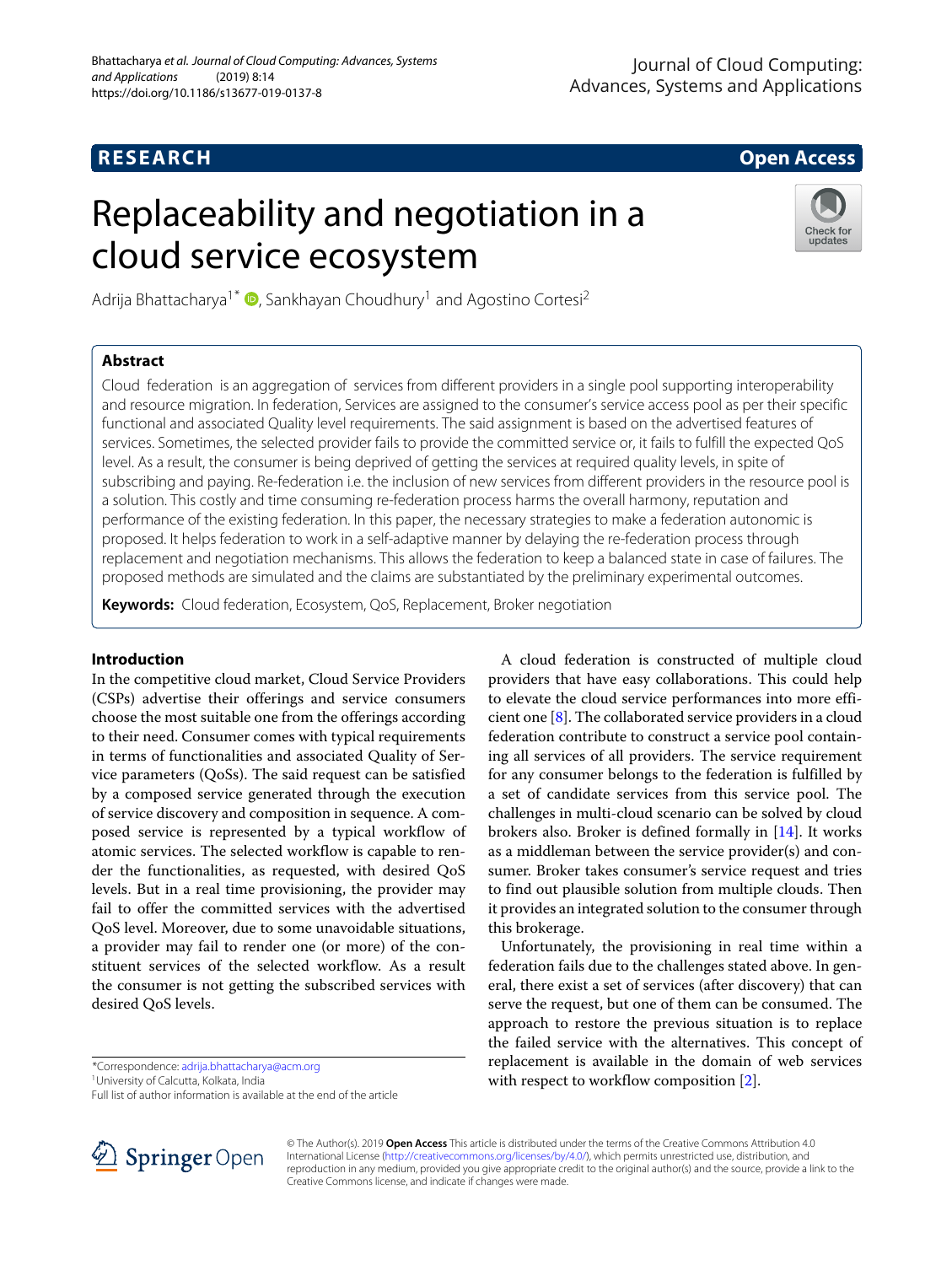A concept of replacement can be used for risk mitigation in federation. The provisioning and replacement of services within pool under federation could result an "out of resource" situation. In that case, newer service providers with demanding services are included in the pool. This is referred as a process of re-federation [\[1\]](#page-12-1). This is a costly and time consuming process. In this paper, we propose a mechanism that can effectively maximize the usage of an existing service resource pool within the federation and delays the re-federation process as much possible.

Re-federation can be triggered due to the following incidents

- 1. The CSP deviated from the agreed quality. The failure of QoS delivery cannot be met by existing available services in the resource pool.
- 2. New requests cannot be served by existing services in the resource pool.

The maintenance of the agreed service quality level is important throughout the period of service provisioning. There may be some breach of SLA (Service Level Agreement) if the quality parameter significantly deviated from the subscribed one. Here, 9 QoS parameters (Response time, Availability, Reliability, Throughput, successability, Latency, Compliance, Best Practices and Documentation) are considered for SaaS and standard QoSs are considered for IaaS. Our objective is to restore the previous state without performing a re-federation through a proposed alternative. The challenge of delaying re-federation can be resolved through the solution of the following issues.

- 1. How to maintain the service quality levels on the fly in case of failure of an atomic subscribed service?
- 2. How to accommodate a new service request (with subsequent QoS) in case of unavailability of resource(s)?
- 3. How to fulfill the increased QoS request for an ongoing allocated service by a consumer?

The rest of the paper is organized as follows: The scope of the problem is described in ["Scope of the](#page-2-0) [work"](#page-2-0) section and its formal definition is discussed in ["Problem formulation"](#page-3-0) section. Service ecosystem definition and related terms are introduced in ["Ser](#page-3-1)[vice ecosystem and related term definitions"](#page-3-1) section. ["Solution proposal"](#page-4-0) section describes the proposed algorithm. Implementation and experimental results are depicted in ["Experiments"](#page-6-0) section. ["State of the art"](#page-1-0) section discusses the Related work. Finally, ["Conclusion"](#page-9-0) section concludes.

### <span id="page-1-0"></span>**State of the art**

Cloud Federation refers to the unionization of software, infrastructure and platform services [\[10\]](#page-13-2). In federated Cloud one CSP helps to serve the requests of other CSPs [\[9\]](#page-13-3). Celesti et al. [\[8\]](#page-13-0) has an approach of establishing federation by a software component in charge of executing the three main functionalities required for a federation. These three functionalities are identified as discovery of service information, matching the requirement and services and authenticating those services. In [\[6\]](#page-12-2), Federation approach extends the idea of market-oriented side of clouds. In that approach the hint towards the cloud exchange policies were discussed as a future work. Further in [\[5\]](#page-12-3), a federation with opportunistic and scalable application environment was created. Research issues were pointed out in [\[5\]](#page-12-3) as flexible mapping, user specific QoS optimization, enterprise integration and scalable monitoring of system components. In another approach [\[13\]](#page-13-4), a federated environment is conceptualized on top of EASI-Cloud Project. This mainly focuses on the infrastructure part; such as VM migration, scheduling, performance optimization etc. The challenges found in EASI-Cloud documentation with respect to SaaS offering is limited. Moreover, the main challenge (that is someway unachievable) in EASI-Cloud is with respect to SLA-monitoring. Another challenge as mentioned by the final reporting of EASI-Cloud was absence of offer (as provided by many providers) comparison. Comparison among the service prices and QoS monitoring was mainly unachieved. At another part in EASI-Cloud project, a tool for migrating application to SaaS was introduced.The challenge faced in this part was to make the service scalable and easy deployable on top of cloud's virtual infrastructure resources. However, in case of SLA violation, a proper alternative has to be found out to satisfy consumers. In most of the discussed approaches only have some simulated experiments that does not included any replacement strategies or SLA negotiation proposed in SaaS layer. Moreover, the QoS monitoring only in IaaS level restricts the actual application deployment and concerned QoS parameters (in SaaS layer) are deprived of actual performance assessment.

In current scenario, majority of the cloud federation approaches work in IaaS layer. However, it is clear from the above discussion that QoS consideration and monitoring for SaaS provisioning within cloud federation is a challenging area to contribute. Let us discuss some parallel approaches for quality management in federation. A selection process that can be used by cloud providers for collaboration is discussed in [\[20\]](#page-13-5). It discusses several pricing and QoS issues but no implementation has been done. Approach in [\[21\]](#page-13-6) describes QoS aware composition architecture using evolutionary algorithm. It has an optimization component that allows QoS constraints. However energy efficiency of services is not considered in this approach. It is no clear from the implementation that how the mechanism would work in a federated environment. Dynamic resource pricing in the federation is introduced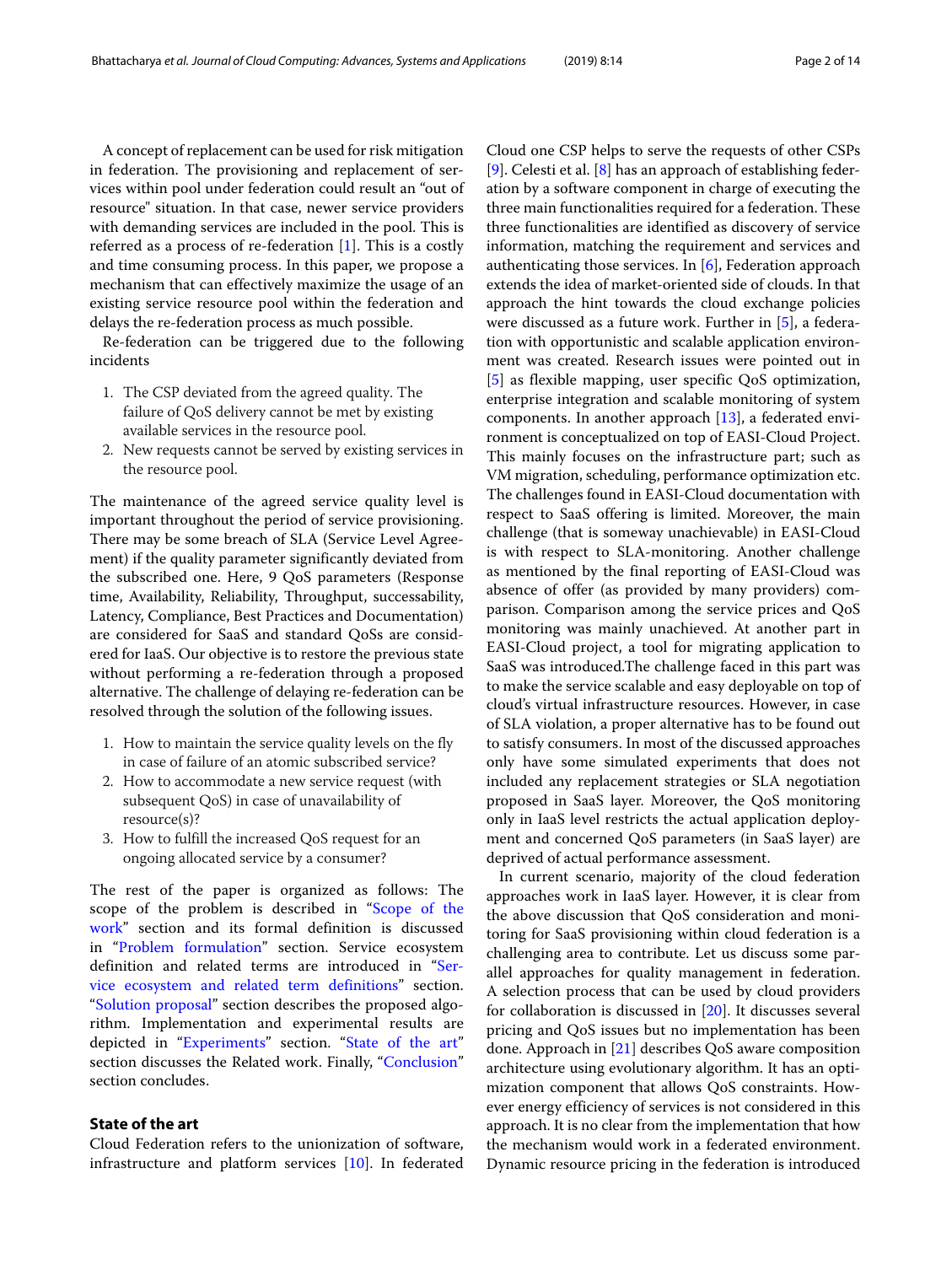in [\[15\]](#page-13-7). Only cost parameter is used as criteria and no other QoS is in consideration of this approach. Similarly in [\[22\]](#page-13-8) discussed about price and reliability of services. Kertsz et al. [\[12\]](#page-13-9) discusses approach for autonomous service provisioning in federation. They employed the idea of Global Service Registry that would contain service performance information. Depending on this information the broker chooses services. This approach does not consider energy efficiency as a parameter to judge the service abilities.

Another concern in SaaS provisioning and maintenance is service replaceability. The reason behind it is described in [\[7\]](#page-13-10). In [\[7\]](#page-13-10) it is shown that structural, behavioral, and QoS induced changes to services may cause failures.[\[16\]](#page-13-11) incorporates replanning of the service bindings when an failure occurs. A large deviation of QoS or violates a user constraint, then replanning approach works. This alternative replacement services are not available automatically. An adaptive replanning mechanism in [\[2\]](#page-12-0) places more emphasis on the cause-effect relationship among services and accounts the service failures. An adaption framework and dynamic optimization strategies selection is the key factor in the approach. But replaceability in true sense has not been achieved in these two approaches. Finally a method in  $[2]$  was a significant one with respect to service replaceability issues in web. This approach replaces the critically failed components in a service composition plan. But this issue handles a few

of QoS parameters that may not be sufficient to work in a vast domain like federated cloud. Considering all the above approaches for federation and service replacement, a new approach for service replaceability along with energy efficiency in a federated cloud environment is designed.

### **Scope of the work**

<span id="page-2-0"></span>It is clear from ["State of the art"](#page-1-0) section that to assess service offers we need to see the price and the quality performances. In this regard, the competitiveness can be judged by a set similar services and Risky services (which service don't have any similar alternatives). While comparing business offers and providing the best possible solution to consumer, it is always a challenge to avoid harming the balance in federation. Replacement and negotiation are two main strategies for achieving this. These are helping in accommodating the user request into existing federation and prevent frequent re-federation. The cloud federation may be conceptualized as an Ecosystem and depicted in Fig. [1.](#page-2-1)

The Combined Service Pool, Request Queue and the Brokerage are the participating entities within the Ecosystem. The pool is a collection of the services provided by each CSP participating in federation. The request queue has been formed through just appending the request of the consumers. The brokerage plays the role of middleman and responsible for ideal service provisioning.

<span id="page-2-1"></span>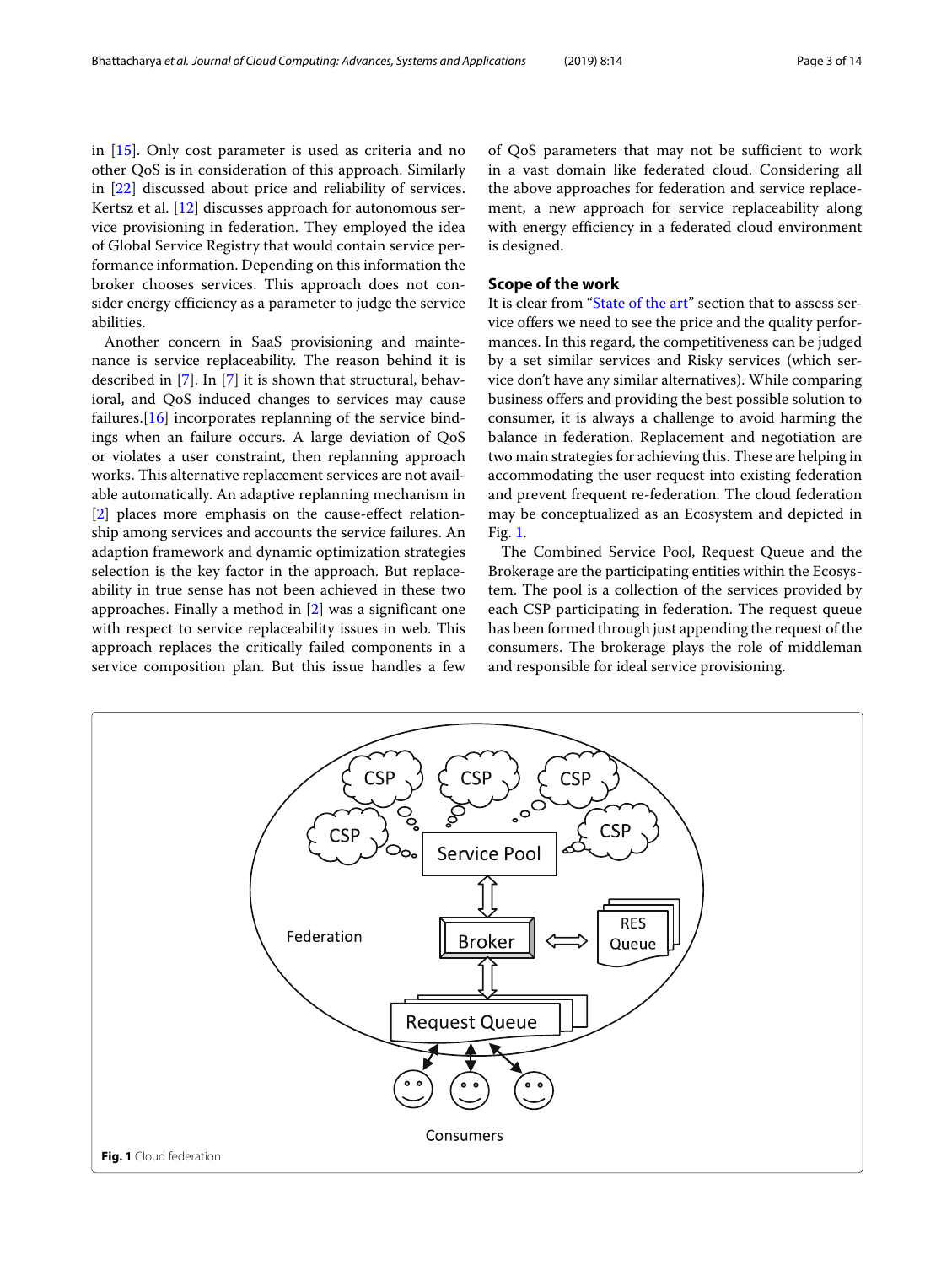Ecosystem as defined in  $[18]$  signifies the producer consumer relationship. In general, there is a state, called Equilibrium that ensures the balance between the producer and consumers. The equilibrium state of the proposed ecosystem is achieved when the Request Queue is empty; i.e. all the requested services are served as per requirements. The loss of equilibrium may happen due to many reasons like when the already selected provider is failing to provide the service with desired QoS level. This deviation from equilibrium may trigger "Re-federation". The objective of the work is to make the federation autonomic in this context. The broker will take an attempt to bring back the equilibrium through well defined adjustment mechanism at earliest. As a result the re-federation may be avoided until the situation compels to do so.

There is a recent work  $[11]$  which takes care of inter operating cloud solutions. This approach in [\[11\]](#page-13-13) tried to accommodate huge data in mobile devices exploring several IoT characteristics. This scenario invites some performance related concerns. For example, one user needs data storage service for his work backup. He has options as Google Drive, DropBox, etc. For this services concerned QoS parameters are Storage size, Response time, Availability. Even after subscribing for one service (say Google Drive here), the mentioned qualities may not seem good enough in some point of time. In this situation, the replacement mechanism would work to find the similar alternative matching the user's quality criteria. When any of the available alternate solution is not matching the quality requirement, the user may be offered to negotiate in some QoS(s). In both the cases, migration cost for shifting from one ongoing offering to a new one should be kept in mind.

### <span id="page-3-0"></span>**Problem formulation**

The problem clearly states that the service performances are degraded due to several reasons and those services are needed to be replaced by similar services to satisfy consumer. Moreover, there may be no exact matched service as per the consumer requirement. Then how to negotiate the consumer(s) with available services is another concern. The problem scenario is a collection of two sub-problems. The first one is the problem of replaceability. It demands a solution to exchange an identified service with degraded quality by another from available service pool. This leads to find out a perfect match for the required service from a possibly large set of similar services. The problem of service replaceability is essentially a search problem [\[2\]](#page-12-0). The second problem is mitigation and QoS negotiation (in case of unavailability of perfect match to replace). This can be seen as a special decision problem [\[23\]](#page-13-14).

Service consumers express their requirements by query. It contains a set of functionality to be supported by offered services matching the quality requirement(s) specified in it. Let us consider the set of all services for a typical functionality  $f_i$  denoted by  $S_i = \{s_{ij} : j \in I\}$  where j belongs to set of positive integers.Each service have a quality specification  $Q_{ij}$  for jth service in  $S_i$ . Quality specification within a query is  $Q = \{q_k = \text{req}_k\}$ where  $q_k$  is the  $k^{th}$  quality parameter and  $req_{k}$  is the value of that  $k^{th}$  quality parameter. The set of replaceable services is denoted by R.

### **Search problem formulation**

The Replaceability problem can be formally defined as a search problem. Let us consider for a specific functional requirement all set of services as the search space. The initial state is the state where only the services with required functionalities were found and no service is added to R. That is at initial state  $R = \{\}$ . There are some restrictions in terms of QoS parameters declared by query. The Actions are defined to take arbitrary service from  $S_i$  and check if it follows the QoS restrictions in Q or not. The goal state comprises of all services from Si who allows th restrictions in Q are transferred to R. The search problem is solved here efficiently by reducing the search space by narrowing it with respect to the QoS restrictions given.

### **Function problem formulation**

QoS negotiation between two services can be defined in terms of decision (negotiable or not). It signifies whether a service is acceptable or not with a deviated QoS as an alternate of required service. Let us also define a relationship as  $N$  i.e. negotiable. It is a binary relation among two services denoting that the corresponding services are negotiable with each other. Formally N is defined as  $N =$  $\{N_i : i \in I\}$ .  $N_i$  is defined over  $S_i$  for a specific functionality  $f_i$ . i.e.  $N_i \subset S_i \times S_i$ . Let us consider  $N_i(a, b)$  as a collection of Boolean formula *m* with variables as  $x_1, x_2, ..., x_n$  $(x \in \{True, False\})$ . Let us consider  $l_{q_i}$ 's are quality levels of  $q_i^{th}$  QoS. Each 'level' is defined as a range of permissible QoS values (Quantitative or Qualitative) mapped as a single qualitative value. Allowed levels for any  $q_i$  th QoS parameter are assumed as  $l_{q_1}, l_{q_2}, ..., l_{q_n}.$  The problem is to find an assignment of  $x_i$ 's such that  $m$  is collectively True.

### **Service ecosystem and related term definitions**

<span id="page-3-1"></span>In this section some definitions are discussed that will be used in rest of the paper. A services Set (S) contains all the possible atomic services. S is defined as follows,  $S = \bigcup_i S_i$  where  $S_i$  is the set of services as defined above. Each service  $s_{ij}$  has quality offerings declared by service providers as  $Q_{ij}$ .  $Q_{ij}$  is declared as set of quality parameters and corresponding levels as follows  $Q_{ij}$  =  $\{q_k \mapsto l_{pq_k} \forall k \text{ and } p \in \mathbb{Z}^+\}$ . A query is denoted by Q which has a functional as well as a quality portion. Functional part of query describes the functionalities that are to be collectively satisfied by the service(s). Quality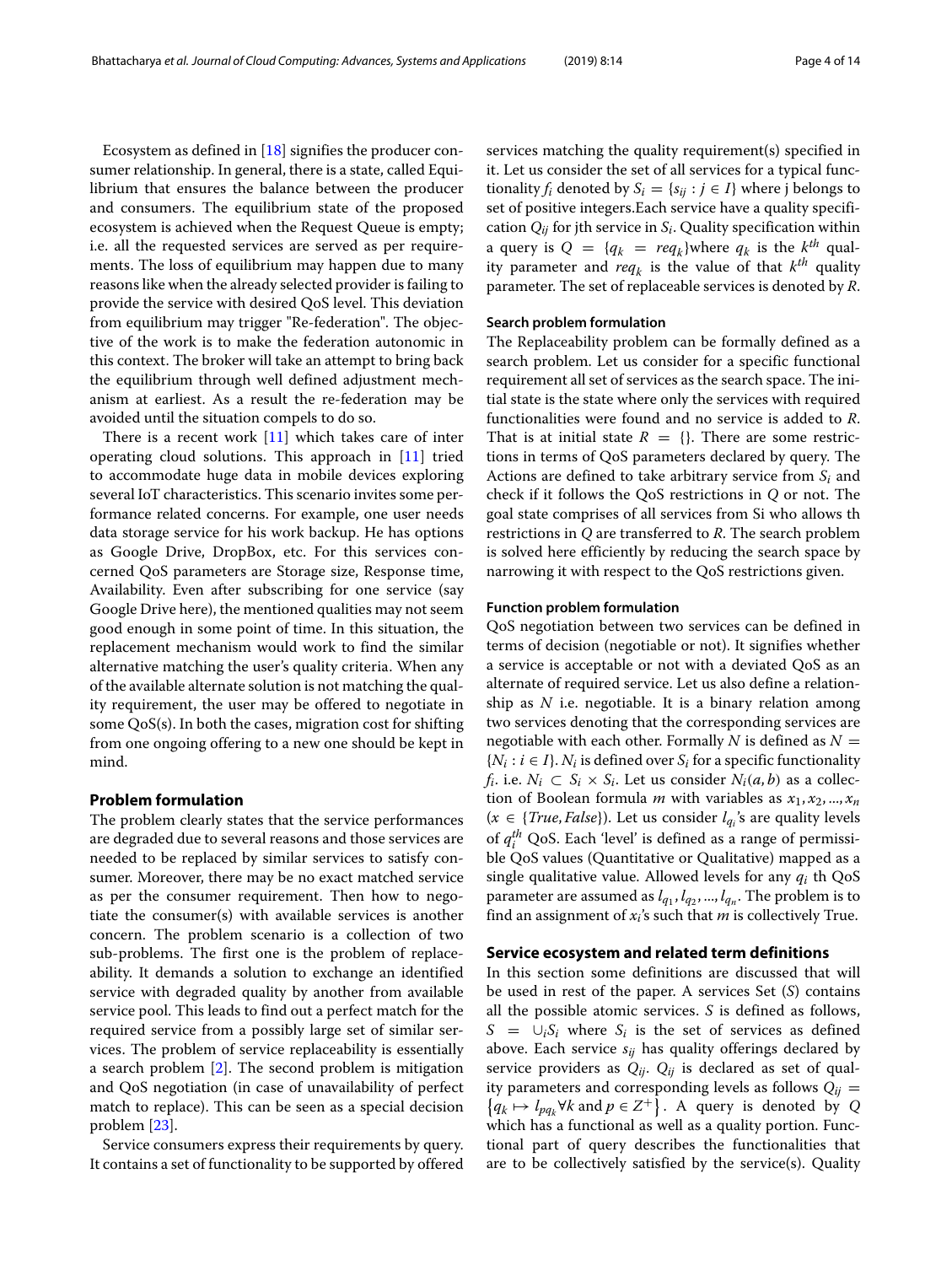requirements are specified by the following set as  $q_k = req$ where  $q_k$  is the  $k^{th}$  QoS parameter. Query is always submitted to service broker that is mid entity between end users and cloud providers. Broker has two queues where it maintains the service request and service provisioning information. Service requests are submitted by providers are stored in the queue named REQ. Service request information already served by the broker are saved within a RES queue.

**Ecosystem** Ecosystem is defined with a set of services, service consumers along with broker(s). Here set of services has different service quality offerings and consumers have some service requirement. The ultimate objective of ecosystem is to provision required services by the consumers. The ecosystem changes its state(s) every time it receives newer request or older service adjustment to be done. The state of the ecosystem is represented by  $E_t$  for describing at a specific time point t. The possible state of the ecosystem are equilibrium and disturbed\_equilibrium. There are a few components bu which the ecosystem is defined here. First of all the service pool is the main part of the ecosystem. It contains all services that are available for consumption. Two queues namely Request (REQ) and Response (RES) are stating the consumer requirement and status of ongoing services at any time. These two queues are used to decide the ecosystem states at any time.

**Equilibrium** It signifies a state in the whole ecosystem when the broker's REQ is empty and there is no intermediate request that is un-served. i.e. not added to the RES queue. Suppose, the status of the RES and REQ is stated by  $RES_t = {served services at time t}, REQ_t = {}.$  This typical state of the ecosystem is called equilibrium and the ecosystem at equilibrium is denoted by  $\xi_t$ . The equilibrium state of the ecosystem may be disturbed (named as disturbed\_Equilibrium) due to the new service request and the degrading quality performances of the already provisioned ongoing services. That is at a specific time t, the ecosystem may be at  $\xi_t$ . But at time  $t'$  the ecosystem goes to the stat  $E_{t'}$ . Broker then take roles to restore equilibrium state  $\xi_{t^{\prime}}$ .

**Congruence Distance** and **Congruence** Two services  $s_{ii}$  &  $s_{ik}$  are said to be at  $\delta$  distance if  $s_{ii}$  &  $s_{ik} \in S_i$  and QoS parameters are the same but differs in δ QoS parameter levels. Here  $\delta$  is called congruence distance between  $s_i$  &  $s_j$ . Furthermore, two services  $s_{ij}$  &  $s_{ik}$  are said to be in  $\delta$  - congruence relationship if  $s_{ij} \& s_{ik} \in S_i$  and QoS parameters are the same i.e. same QoS parameters are specified (i.e.  $Q_{ii}$  and  $Q_{ik}$ ) though the subsequent levels are not the same. They differ in  $\delta$  QoS parameter's levels. Say for example,  $s_{ij}$  &  $s_{ik}$  are two services with "payment" functionality from Bank domain.  $s_{ij}$  &  $s_{ik}$  are said to be congruent if QoS parameter Availability is mentioned in both the service description; but the may be  $s_{ii}$ is leveled as "high" &  $s_{ik}$  is leveled as "medium" available. These qualitative measurements of QoS parameter is done by clustering on the QoS values with same functionality domain. In this case  $s_{ij}$  &  $s_{ik}$  varies in 1- congruence distance (as there is one level distance between "high" and "medium").

**Functional Similarity** Two services  $s_{ij}$  &  $s_{ik}$  are said to be in functionally similar relationship if  $s_{ii} \& s_{ik} \in S_i$  but the subsequent QoSs may not match.

**Absolute Similarity** Two services  $s_{ij}$  &  $s_{ik}$  are said to be in absolute similar relationship if  $s_{ij} \& s_{ik} \in S_i$  and QoS parameters are same (i.e  $Q_{ij}$  and  $Q_{ik}$  are same) as well as subsequent QoS parameter's levels are also same.

**Goodness Similar** Selection of the services based on a few specific quality parameter may lead to dissatisfaction of consumers with respect to other important QoS parameters. It is important to provide services at moderate satisfaction for all QoSs. A method for such collective measures of QoSs are well described in [\[4\]](#page-12-4). It involves all QoS parameter to calculate the goodness of services. This measure is used here to calculate overall goodness of the services. Two services  $s_{ij}$  &  $s_{ik}$  are said to be similarly good  $s_{ij} \& s_{ik} \in S_i$  and QoSs are the same. i.e.  $(Q_{ij} \text{ and } Q_{ik})$ are same and also goodness values of  $s_{ij}$  &  $s_{ik}$  ( $G_{ij}, G_{ik}$ ) are within a small threshold distance from each other. i.e.  $|G_{ii} - G_{ik}| = Th$ . Value of the threshold (Th) depends on the functional criteria of services. Sometimes  $Th \leq 1$ .

**Goodness Distance** Two services  $s_{ii}$  &  $s_{ik}$  are said to be at k-goodness distance if  $s_{ij} \& s_{ik} \in S_i$  and QoSs are the same i.e.  $Q_{ij}$  and  $Q_{ik}$  are same and goodness values of  $s_{ij}$  &  $s_{ik}$  ( $G_{ij}$ ,  $G_{ik}$ ) are within  $\pm\theta$  from each other. i.e.  $|G_{ij} - G_{ik}| = \theta.$ 

**Emission Quotient** Each of the atomic service (SaaS) is collection of some operations. Operations may be of computing, data access or other types. Based on the type of operations the carbon emission amount can be calculated. The total emission amount of a single service is defined as the Emission Quotient of the service. This is denoted by  $E_i$  and defined as follows.

$$
E_i = \sum_j (e_j \times n_{ij})
$$
 (1)

where  $e_i$  denotes the standard emission quantity for jth operation and  $n_{ij}$  is number of  $j^{th}$  operation in  $i^{th}$  service.

### <span id="page-4-0"></span>**Solution proposal**

In this section, we have presented the solutions considering the identified three sub problems as mentioned in ["Introduction"](#page-0-0) section. The first problem has the solution in terms of service replaceability. It is a mechanism for replacing a service while it is a part of ongoing service allocation plan. This already provisioned service with degraded quality may be replaced by another service of similar quality on the fly (not or negligibly interrupting the provision).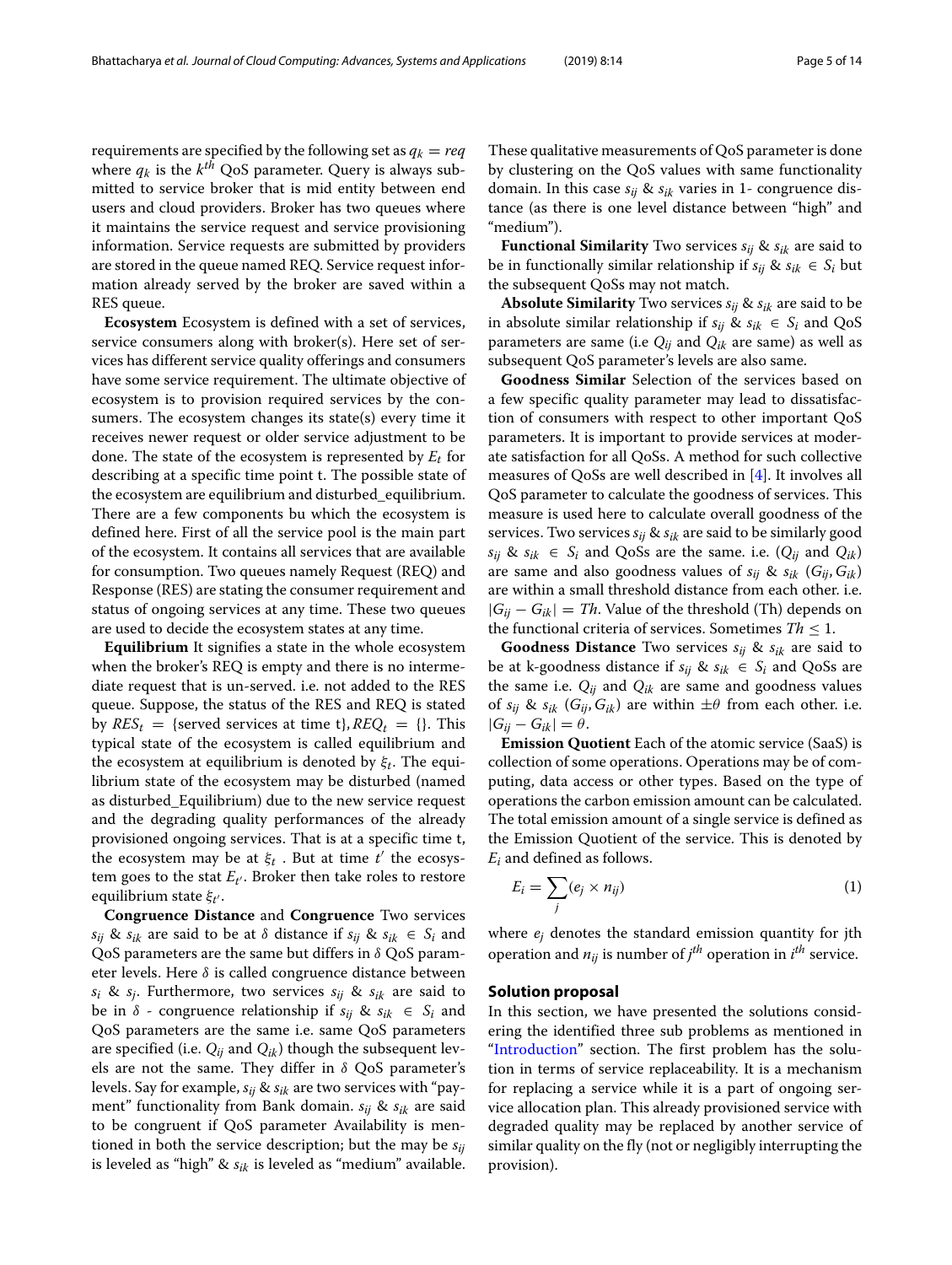Newer service requests can be fulfilled by any available service(s) whose quality criteria matches with that of the required service(s). In general, in real life broker provides a higher quality service to the consumers (more than requirement as specified in  $Q$ ) in case there is no available service(s) that exactly matches the quality requirement(s). It may generate satisfactory performance but it is harmful for the proper utilization of service capabilities in terms of quality. Over-provisioning is often a common mistake or compulsion that happens. Many poor allotments of services may exhaust the full capacity of the federation. Broker has to build up a negotiation mechanism that would work in accordance with replaceability mechanism.

Replaceability and negotiation mechanism helps the cloud broker towards the optimized consumption of SaaS resources. Iterative application of these mechanisms gradually moves the federation towards saturation of its service provisions (mainly respect to the QoSs). Full exhaustion of offered services would result the federation to reconstruct further. This is called the process of refederation. Often the federation advertises for newer service providers to join the federation based on the frequent requirements and availability of those services.

### **Service replacement on the fly**

Service Replaceability is defined in [\[2\]](#page-12-0) in terms of fitness and penalties. Violation from the QoS constraints increases penalty that in turn decreases Replaceability. But the process involves fewer QoSs parameters. In this proposed approach replaceability is measured in terms of all available QoSs and their corresponding constraints. The proper understanding of the replaceability and replacement algorithm needs some more terms to be described.

**Congruent- Replaceable** A set of all services that are in  $k$  congruence relation with  $s_{ij}$  are said to be congruent replaceable set for service  $s_{ij}$ . It is denoted by  $(CR_{ij}^k)$ where k can vary over  $Z^+$ . It is important to notice that lesser the value of k the more accurately replaceable is the corresponding set of services.

**Goodness- Replaceable** A set of all services that are goodness similar with  $s_{ij}$  are said to be goodness replaceable set for service  $s_{ij}$ . It is denote by  $GR_{ij}$ .

**Absolute Replaceable** A set of all services that are absolute similar with  $s_{ij}$  are said to be absolute replaceable set for service  $s_{ij}$ . It is denoted by  $AR_{ij}$ . It is also to note that 0-Congruent replaceable set is the same as Absolute Replaceable set. So, It is clear that  $CR_{ij}^0 = AR_{ij}$ .

Functionally Similar Services A<sup>'</sup> set of all services that are functionally similar with  $s_{ij}$  are said to be set of functionally similar service for service  $s_{ij}$ . It is denoted by  $FS_{ii}$ .

In the definition of service replaceability all of the above cases are aggregated with the relative importance it holds. It is clear that the set of absolute replaceable services are

the most desired ones when we are thinking of replacing a service. So in the measurement of service replaceability it should carry the most weight. From the findings of [\[4\]](#page-12-4) it is evident that the services with similar goodness often carry similar QoS performances. Congruent is the most compromised solution of service replaceabilities. The replaceability quotient for the replaceability of jth service in  $S_i$  is  $r_{ij}$  and is defined as

$$
r_{ij} = \frac{||AR_{ij}|| + ||GR_{ij}|| + \sum_{k=1} \left(\frac{1}{k+1}\right) ||CR_{ij}^{k}||}{||FS_{ij}||}
$$
 (2)

The more the Replaceability value of a service more the service is replaceable. Often, in some composition plans the candidate services having the least replaceability are called as critical component services. Replacement for those services is very difficult and often consumer has to compromise in some of the QoS parameters. The reduced problem of replacement after defining replaceability can be modified as a two objective optimization problem. Here objective function can be written as Maximize

<span id="page-5-0"></span>
$$
Z = a \times r_{ij} + b \times \left(\frac{1}{E_{ij}}\right) \tag{3}
$$

Subject to the QoS constraints on the existing ongoing service.

Here  $a$  and  $b$  are quotient which signifies the importance of the objectives. It can be tuned according to the application's need. If replaceability is the most important issue then a should be more than b. Otherwise a less than b. The service replacement algorithm is described in the following subsection .

### **Replacement**

In the Replaceability algorithm that the steps for choosing the most replaceable and least emissive services. Individually these are interchangeable depending on the value of a&b in Eq. [3.](#page-5-0) If  $a \ge b$  then replaceability step has to be executed first otherwise emissivity is first to decide. On going service demands as well as newer service requests both are submitted to the REQ. Broker finds services with previous service specifications and replaceability values. These are older service requests. Where as in newer request that replaceability quotient is absent. In case of newer request standard broker based discovery runs for initial solution to the query. Based on discovered services the replaceability quotient of that service is calculated. But often there is no existing available services that could be given readily. In that cases, the new requests are mapped into already provisioned services and a set of absolute similar services are found. Some of those absolute similar services may be replaced with lower quality services (found suitable either by replacement or negotiation) and freed.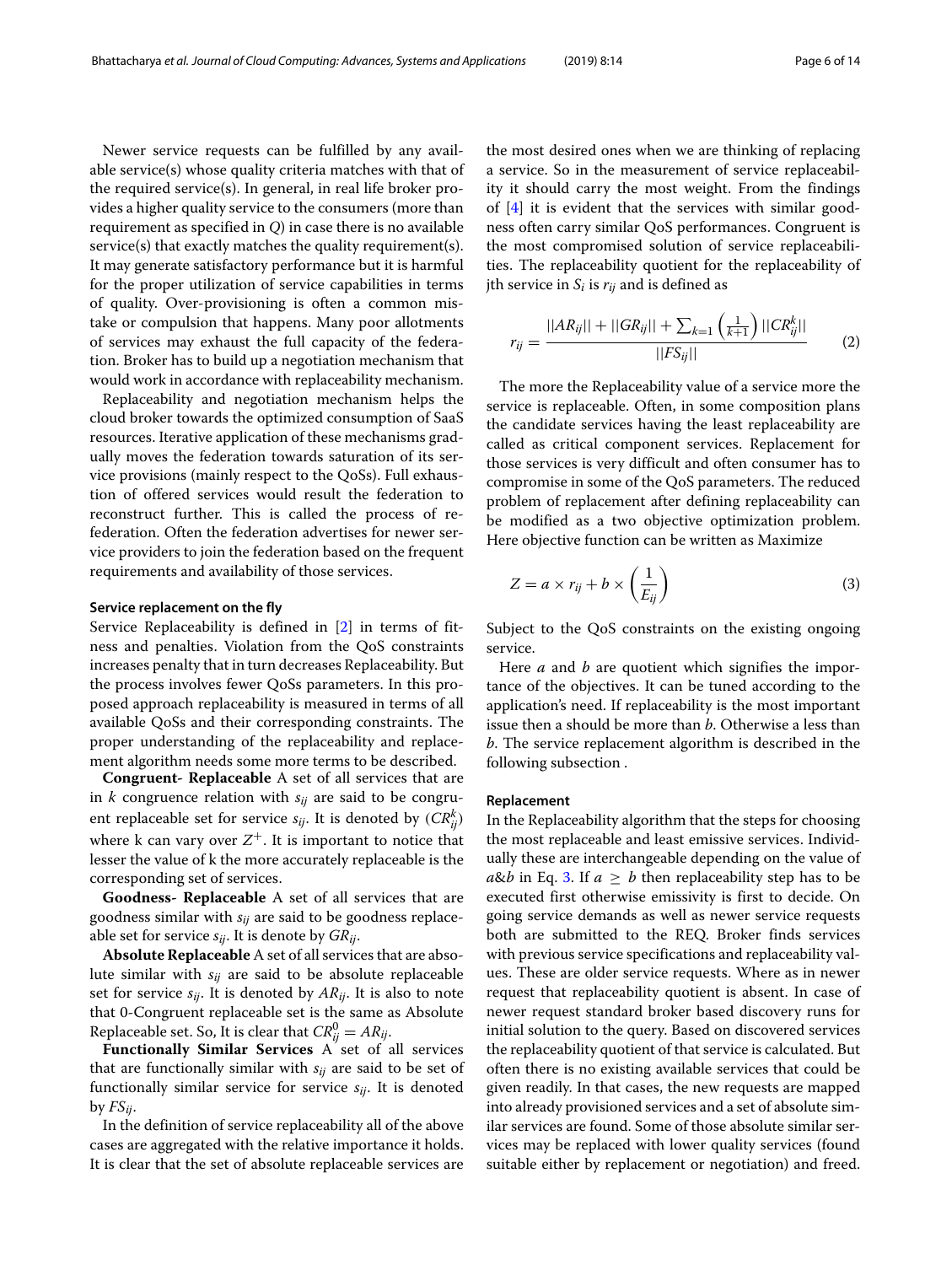The new request is served immediately with the freed service. Here Q is latest the query in REQ. The method of replaceability is discussed through the algorithm.

**Algorithm 1** REPLACE

**Input:**  $f_i$ ,  $Q_{ij}$ ,  $\theta$ ,  $E_{ij}$  of the service  $s_{ij}$ ,  $S_{ij}^R$  = {},  $T_i$  =  $\{ \},AR_{ij},GR_{ij},CR_i^k \forall \theta$ **Output:** Best Replaceable service set fors $_{ij}(S_{ij}^R)$  with maximum  $r_{ij}$ and $E_{ij}$ 1: Initialize: Th=0.2 2: Search for the services in  $AR_{ii}$  such that  $|r_{ii} - r_{ik}| = 0.2$ into the set  $T_{ii}$ 3: Search for the service having  $E_{ik} \le E_{ij}$ 4: Save the service in  $S_{ij}^R$ 5: **if**  $S_{ij}^R = \{\}$  **then** 6: Search for the services in  $GR_{ij}$  such that  $|r_{ij} - r_{ik}| \leq$ *Th* into the set  $T_{ij}$ 7: Search for the service having  $E_{ik} \le E_{ij}$ 8: Save the services in  $S_{ij}^R$ 9: **if**  $S_{ij}^R = \{\}$  **then** 10: **for**  $p = 1$  to  $\theta$  **do** 11: Search for the services in  $CR_{ij}$  having  $E_{ij} \le E_{ik}$ 12: Save the service in  $S_{ij}^R$ 13: **end for** 14: **end if** 15: **end if** 16: **return** The service (s) in  $S_{ij}^R$  as best alternative to  $s_{ij}$ .

### **Algorithm 2** NEGOTIATE

| <b>Input:</b> $Q_i$ , $\theta$ , Priority QoS list (Pr), $Ng = \{\}$ (Set of services |
|---------------------------------------------------------------------------------------|
| that are negotiable with $s_{ij}$ )                                                   |
| <b>Output:</b> Ng                                                                     |
| Find the QoS constraint type for each QoS $(q_x)$ param-                              |
| eter in $Q_i$ .                                                                       |
| for $y = 1$ to $\theta$ do                                                            |
| for $x = 1$ to n do                                                                   |
| <b>if</b> $q_x$ is upper <b>then</b>                                                  |
| if $q_x^i \leq q_x^y$ then                                                            |
| $p_{\nu}$ + +                                                                         |
| else                                                                                  |
| $r_{y}$ + +                                                                           |
| end if                                                                                |
| else                                                                                  |
| if $q_x^i \ge q_x^y$ then                                                             |
| $p_{y}$ + +                                                                           |
| else                                                                                  |
| $r_{\nu}$ + +                                                                         |
| end if                                                                                |
| end if                                                                                |
| end for                                                                               |
| <b>if</b> for every $r_y$ parameters $q_r^y \in Pr$ <b>then</b>                       |
| $s_{ii}$ and $s_{ik}$ are not negotiable                                              |
| else                                                                                  |
| $s_{ij}$ and $s_{ik}$ are negotiable                                                  |
| end if                                                                                |
| Put $s_{ik}$ is Ng                                                                    |
| end for                                                                               |
| return Ng                                                                             |
|                                                                                       |

### **Service negotiation for newer request**

Negotiation mechanism works among the provider's quality offerings and the new service requirement(s). When newer requests for service provisioning along with specific quality demand occur, broker at first tries to choose services that have higher replaceability and lower emission quotient. It may happen that there is no service available with the required level of QoSs according to the newer service requirement. In that case broker adjusts the existing over-provisioned services with the lower quality alternatives and provisions those services to the newer requester.

The negotiation algorithm is associated with replacement algorithm. The process of negotiation is initiated when the service discovery procedure cannot find the exact match of the requested service along with its quality requirements. This process has two parts. In the first part the required service (already (over) provisioned to another service provider) and proper replacement for that service are identified. If this replacement cannot be found then the newer service request is satisfied by a compromised solution with respect to some of the QoS parameters. In those cases, negotiation can be done among the goodness levels and less important quality parameters. The QoS constraint type referred in the algorithm is found in [\[2\]](#page-12-0). If a constraint is of upper type then it accept the lower values than the required on as a valid choice. Similarly if the constraint is of lower type then it accepts the higher values as valid choice. Response Time is a typical example of Upper constraint and Availability is a lower constraint parameter. The above two algorithms work often individually and in some cases collectively to regain the equilibrium within the brokerage system. The algorithm for regaining equilibrium uses either replacement, negotiation or both. The brokerage algorithm for regaining equilibrium is described as follows.

### <span id="page-6-0"></span>**Experiments**

In this proposed work the federation environment is simulated. A software as a service pool with 56 distinct functionalities are considered. Randomly generated queries ran on the simulated environment created by CloudSim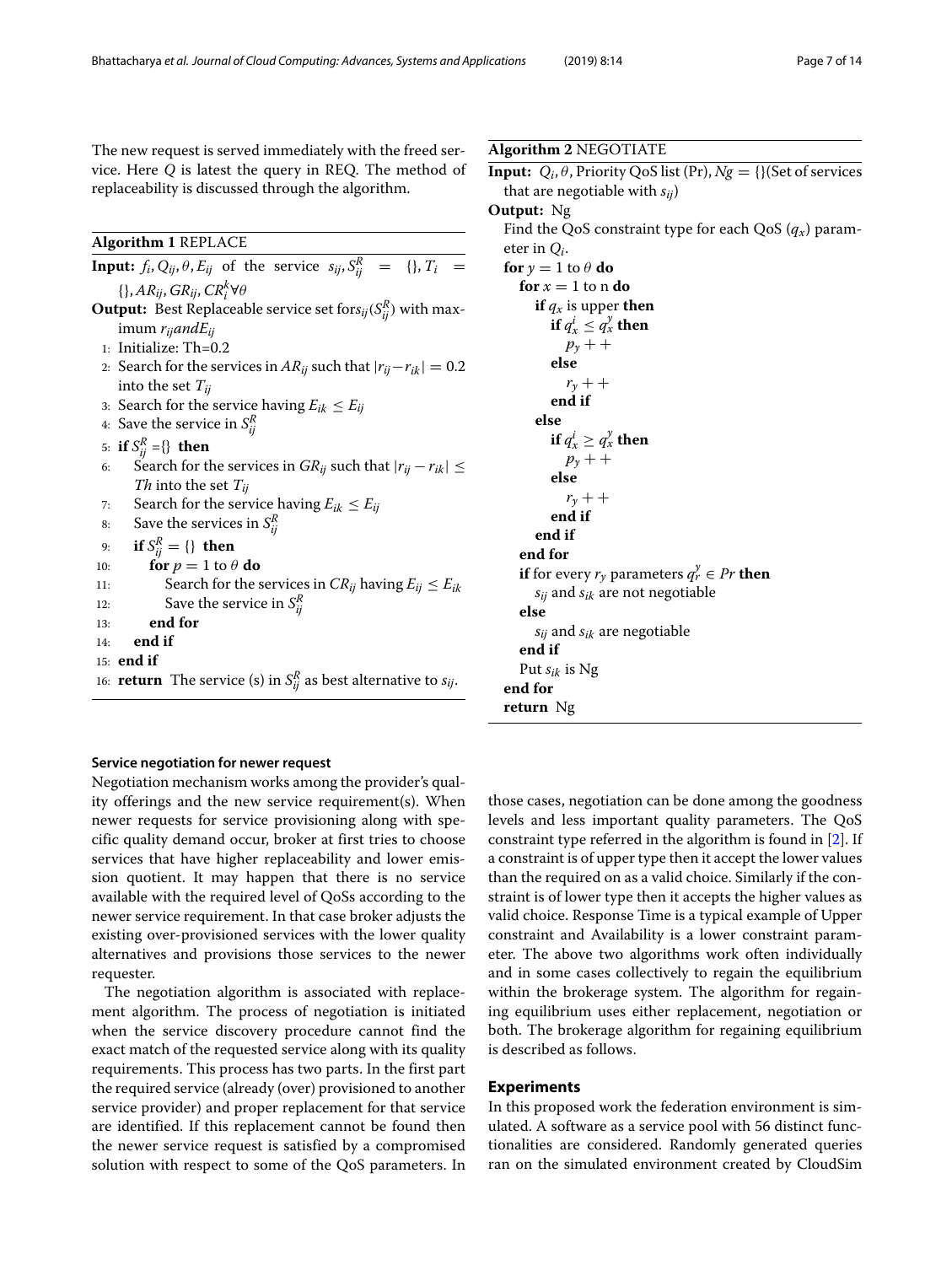### **Algorithm 3** EQUILIBRIUM

**Input:** Quality requirement for newer request  $(Q_N)$  that cannot be served by existing available services, Quality requirement of provisioned services which have degraded quality  $(Q_E)$ , Service allocation and necessary information about all services. **Output:** Decision-State of equilibrium is regained or not

| <b>if</b> $Q_N$ is empty <b>then</b>       |
|--------------------------------------------|
| call REPLACE $(Q_E)$                       |
| <b>if</b> no replacement found <b>then</b> |
| call NEGOTIATE( $Q_F$ )                    |
| <b>if</b> Ng is empty <b>then</b>          |
| Equilibrium cannot be achieved             |
| else                                       |
| $O_F =$ Null                               |
| end if                                     |
| end if                                     |
| else                                       |
| <b>if</b> $Q_F$ is empty <b>then</b>       |
| call NEGOTIATE( $Q_F$ )                    |
| <b>if</b> Ng is empty <b>then</b>          |
| Equilibrium cannot be achieved             |
| else                                       |
| Equilibrium achieved                       |
| end if                                     |
| end if                                     |
| end if                                     |

(described in Table [1\)](#page-7-0). It handles mainly IaaS services on top of which the SaaS federation was constructed. Queries were run consecutively. In this section the dataset preparation and experimental results are discussed along with some inferences drawn.

### **Implementation and dataset**

Dataset according to functionality are prepared from QWS dataset available in [\[3\]](#page-12-5). Here, Nine standard QoS

<span id="page-7-0"></span>**Table 1** System specification

| System parameters       | Specification    |
|-------------------------|------------------|
| Simulation engine       | $CloudSim-3.0.3$ |
| Operating system        | Windows 8        |
| Front end               | Eclipse Juno     |
| Virtual Machine Monitor | Xen              |
| System architecture     | x86              |
| Number of data centers  | 5                |
| Number of host          | 100              |
| Number of VM            | 100              |
| Number of cloudlets     | 300              |
| Number of users         | 20               |
| Types of workload       | Random           |

<span id="page-7-1"></span>**Table 2** Experiment on federation

| Specifications          | Value |
|-------------------------|-------|
| SaaS functionalities    | 56    |
| Number of services      | 2508  |
| Total Queries run       | 300   |
| Involved QoS parameters | Q     |
|                         |       |

parameters for a total of 2508 service invocations are listed. Parameters are namely, Response Time, Throughput, Availability, Reliability, Successability, Compliance, Latency, Best Practices and Documentation. This dataset is considered as the combined service pool in the federation. Similar services are grouped according to Absolute replaceable, Goodness replaceable and Congruent-replaceable services as discussed before. Then the service similarity also measured for each of the group of services. Among those similar services, QoS values are clustered and included into levels (such as high, low, medium, etc.). Random carbon emission quotient per service is generated. Each of the saas is allocated to VMs upon request based on availability. Moreover, the IaaS parameters as Response Time, CPU per cycle and size of input/output data are monitored for each of the ongoing services when each new request is served. Predefined threshold are there. Overcoming those threshold indicates the degraded performance in corresponding SaaS (s) and replacement mechanism starts working. Each of the system level parameters are monitored at every new request arrivals to check the quality levels (signified by 9 QoSs) of the on going services. The system specification of the simulation environment is described in the Table [1.](#page-7-0)

Set of random queries are generated. These queries are considered as requirements from consumers. Each of these queries contains specific functionality with some QoS constraints (mostly qualitative constraints mentioned for majority of the mentioned nine QoS

<span id="page-7-2"></span>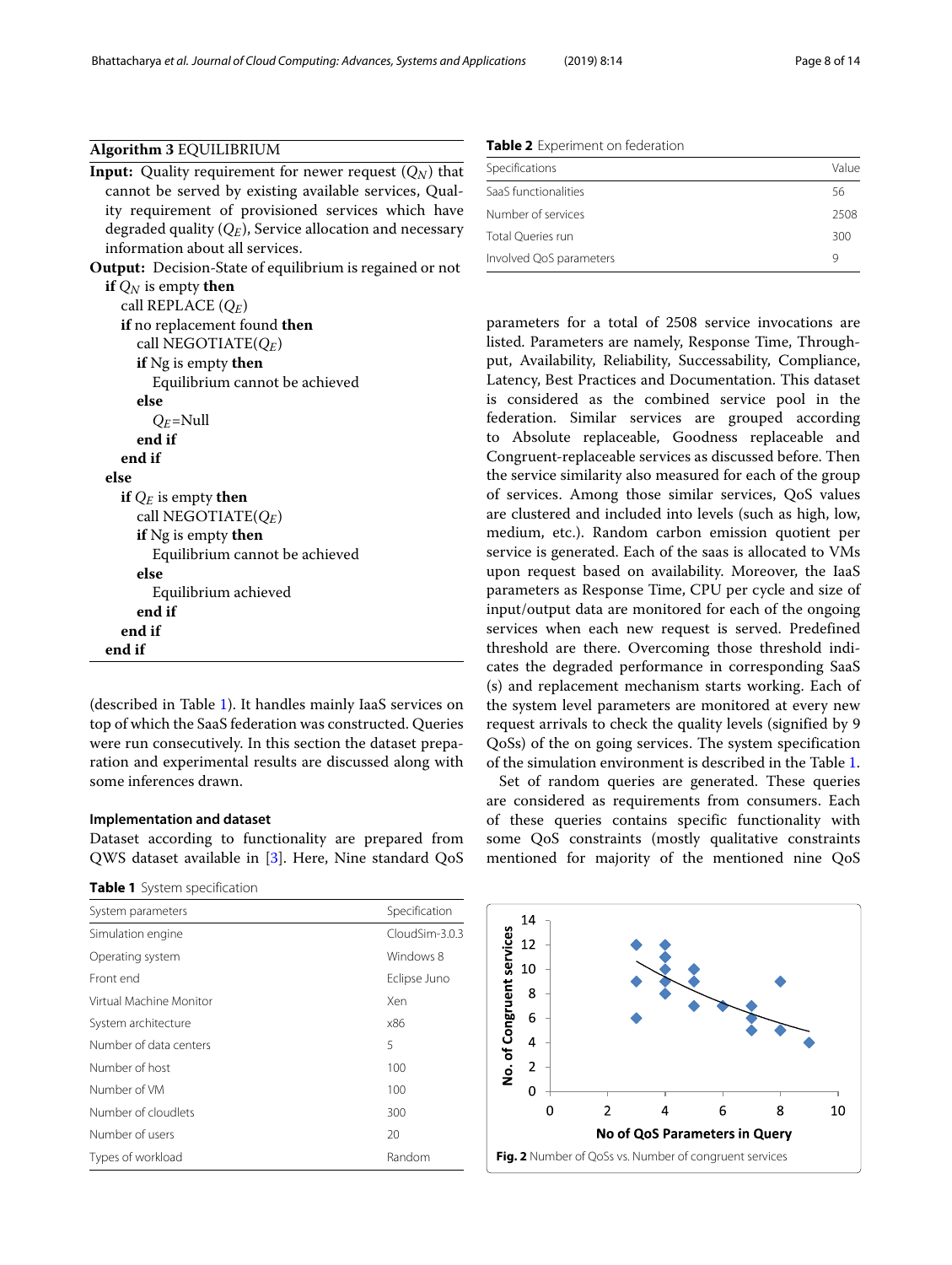<span id="page-8-0"></span>parameters). Functionalities here are constrained to 5 (Account, Analysis, Bank, Map, Scan) domains. As a whole total 11 domains are involved in the pool. Each of the functionalities has multiple queries to run on. Each query runs replaceability as proposed as well as according to replaceability measure discussed in [\[2\]](#page-12-0). Moreover, each query is also run for proposed equilibrium gaining algorithm and other two algorithms discussed in [\[19\]](#page-13-15) and [\[17\]](#page-13-16). The details of the experiment on federation is given in Table [2.](#page-7-1)

### **Results**

No.of Risky Services

 $\sqrt{6}$  $\overline{a}$  $\overline{2}$  $\Omega$  $\Omega$ 

<span id="page-8-1"></span>**Fig. 4** Trend of risky services

20

 $40$ 

There is an interesting relationship derived among the no of QoS parameters and number of congruent services in Fig. [2.](#page-7-2) It signifies that the number of congruent services is highly dependent on the number of QoS parameters specified. If the number of QoS parameters is less in the query then it is a possibility that there will be more number of congruent services.

Another analysis is being done for five functionalities. A service is pointed as a risky service if it has no congruent services. This signifies that the failure or over demand of those services may completely disturb the equilibrium and the federation will be broken. The Fig. [3](#page-8-0) signifies that

## 16 14  $12$ 10 ε

80

60 No of Functioanlly similar services

100

120

 $140$ 

<span id="page-8-2"></span>**Table 3** Outcome of 5 Queries in "Account" Domain

| Total | Absolute Goodness 1 Con 2 Con 3 Con |   |                          | $4$ Con |
|-------|-------------------------------------|---|--------------------------|---------|
|       |                                     |   |                          |         |
|       |                                     |   | ર                        |         |
|       |                                     | R | २                        |         |
| 12    |                                     |   | $\overline{\phantom{a}}$ |         |
| h     |                                     |   |                          |         |

"Analysis" services the highest set of functionally similar services as well as the number of risky services.

Another interesting inference can be drawn from the Fig. [4](#page-8-1) that the number of risky services increases with the number of functionally similar services.

For five queries in "account" functionalities Table [3](#page-8-2) is generated. Corresponding service replaceability quotient is also depicted in Table [4.](#page-8-3) It is evident from Table [4](#page-8-3) that the services that have more congruence services are easily replaceable. Goodness similar services also affect the replaceability. More the available goodness similar services, more the replaceability obtained.

### **Comparison**

The performance of the proposed approch is compared with respect to two aspects. Firstly the proposed approach is considered with respect to replaceability capability and compared with the approach in  $[2]$ . Then two self adaptation strategies as mentioned in [\[19\]](#page-13-15) and [\[17\]](#page-13-16) were compared with the proposed approach to signify how well the proposed approach can adapt with dynamic changes within federation.

### **Replaceability**

Replaceability mechanism for service composition is implemented in [\[2\]](#page-12-0). We have compared proposed replaceability approach with that of [\[2\]](#page-12-0) which considers fitness of GA as the key criteria while choosing services within a replaceable workflow. The comparative results are shown in Fig. [5.](#page-9-1) The replaceability Mechanism in [\[2\]](#page-12-0) result in 19% matching executable services and 81% nonmatching services. After employing proposed replaceability mechanism the Executable services were increased

<span id="page-8-3"></span>

|  | Table 4 Replaceability values |  |  |
|--|-------------------------------|--|--|
|--|-------------------------------|--|--|

| Query | Replaceability |
|-------|----------------|
|       | 0.81           |
| 2     | 0.61           |
| 3     | 0.66           |
| 4     | 0.70           |
| 5     | 0.66           |
|       |                |

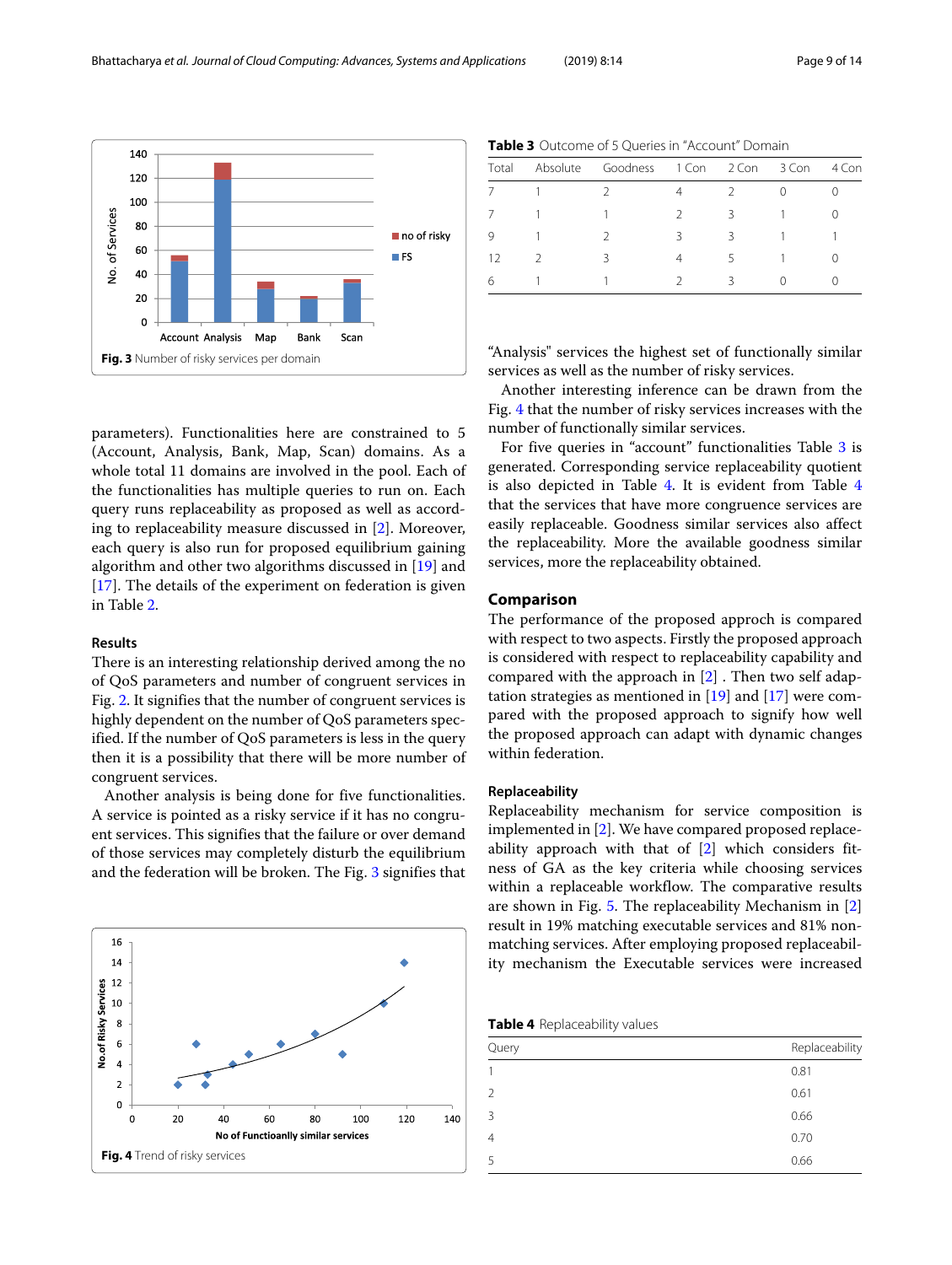

<span id="page-9-1"></span>41%. After introducing negotiation the total serviceable option increased to 74% (41% Replaceable + 34% Negotiable).

The replaceable set of services are calculated considering several different similar services. The percentage of Absolute Replaceable, Goodness replaceable and Congruent Replaceable services are 20%, 25% and 41% respectively. The result is depicted in Fig. [6.](#page-9-2)

In case of proposed Negotiation mechanism the services with 1 priority specification is higher achievable among the all other priority specification. This is depicted in Fig. [7](#page-10-0) . Here the One specified priority QoS have a chance of 75% success while two, three and four priority QoS specification would have 59%, 46% and 40% success rate respectively.

### **Autonomous self-adaption**

Thomas and Chandrasekaran [\[19\]](#page-13-15) proposed a method of self adaptation in federation. How well this approach and proposed approach find out wide ranges of alternatives that have been listed. The number of satisfied services for each of the query run with proposed approach and the approach in [\[19\]](#page-13-15) are noted. Same set of queries ran on the same service pool. Figure  $8$  signifies that the number of service alternatives is better in case of proposed

<span id="page-9-2"></span>

approach. The services satisfied through the proposed approach have more alternatives compared to [\[19\]](#page-13-15).

In Fig. [9,](#page-10-2) the service ecosystem has been observed for 300 queries (results shown for first 50 queries) on the same service pool with the proposed approach as well as the approach in [\[19\]](#page-13-15). The state of Disturbed equilibrium (possible re-federation) is attained more number of times for the approach in [\[19\]](#page-13-15). The proposed approach attained much less in disturbed equilibrium state. It is evident that with the proposed approach the possible re-federation will be reduced.

Another recent approach on self adaptation as [\[17\]](#page-13-16) is compared with the proposed approach. Number of service alternatives were listed for another random 50 random queries for [\[17\]](#page-13-16) and proposed approach. Comparative performance is depicted in Fig. [10](#page-11-0)

Later [\[17\]](#page-13-16) and proposed approaches were examined for an ongoing federation and checked how frequently both the approaches adapted with the changing environment. The results of equilibrium and disturbed equilibrium is depicted in Fig. [11.](#page-11-1) It is clearly shown that proposed approach (in Blue) adapts more appropriately when equilibrium gets disturbed.

The number of possible re-federation requests as generated by the proposed approach and approaches in [\[19\]](#page-13-15) and [\[17\]](#page-13-16) over 300 queries are depicted in Figs. [12](#page-11-2) and [13](#page-12-6) respectively. It is evident that the proposed approach invites less number of re-federation requests due to the imposed replacement and negotiation mechanism within the proposed equilibrium algorithm.

### <span id="page-9-0"></span>**Conclusion**

In this paper, the service ecosystem is defined for better service provisioning in cloud federation. Service offerings are here the producers and end users are the consumers of those service offerings. Often services meet the offered quality by the services provider at the beginning of provisioning. But often this is not maintained due to several reasons. Thus the poor performing services are needed to be replaced on the fly. On the other hand newer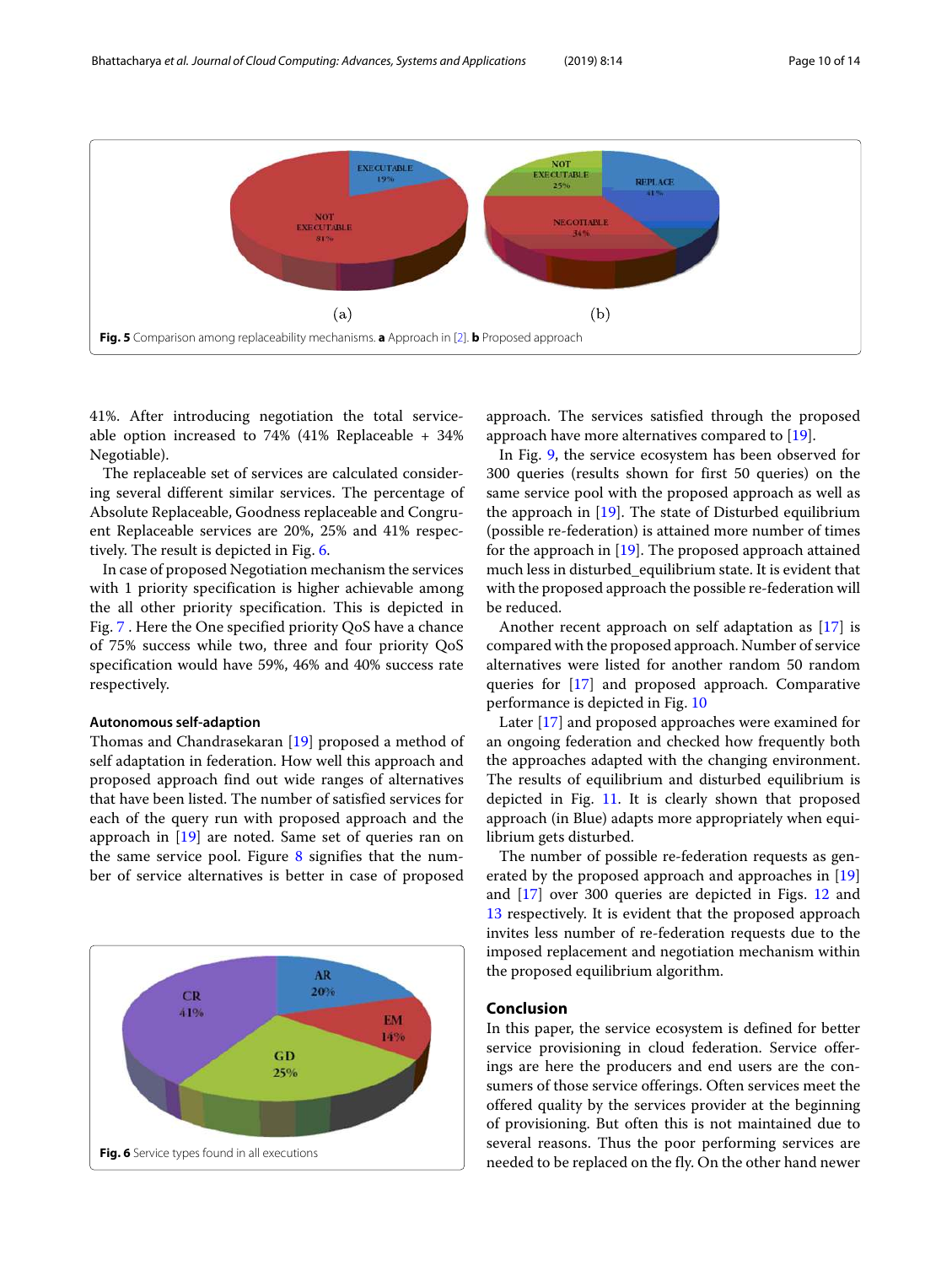

<span id="page-10-0"></span>

<span id="page-10-2"></span><span id="page-10-1"></span>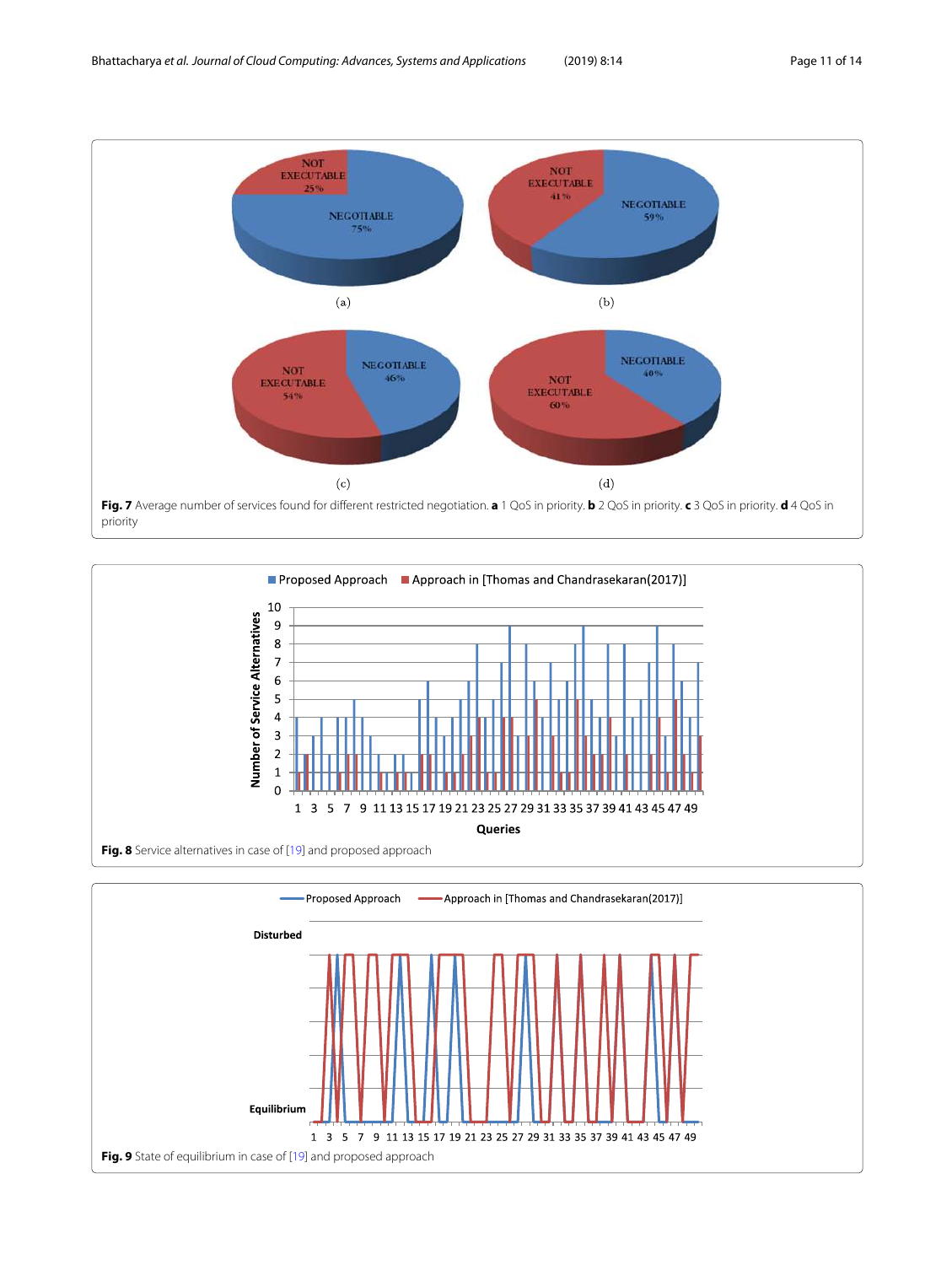

<span id="page-11-0"></span>

<span id="page-11-2"></span><span id="page-11-1"></span>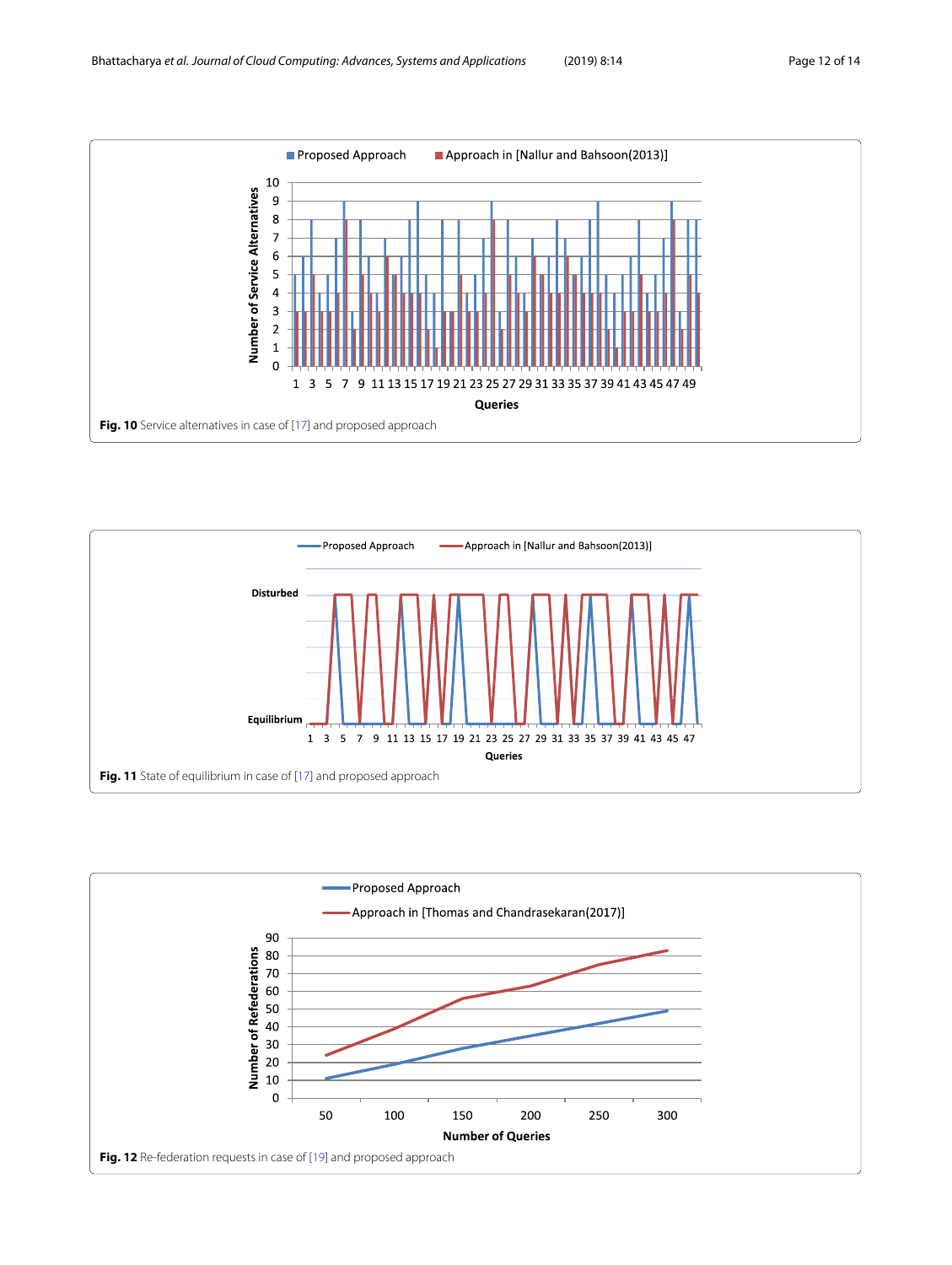

<span id="page-12-6"></span>service requests may have such a typical demand of service QoS levels that may not be possible to readily provide by the existing state of the ecosystem (federation). Here the replacement and negotiation are two mechanisms that help to regain the equilibrium in the ecosystem. Result shows that lesser the number of QoS parameters more the congruent services will occur. The risky points according to functionality are identified and it is shown that for analysis functionality the services have more risky components. The federation maintenance by mitigating the above issues will not only make the service provisioning better in quality and seamlessness but it will effectively increase the elasticity and scalability also. Services often in cloud are over provisioned due to the unavailability of services at a required level of QoSs. Replacement and negotiation of those over provisioning services help in increasing the elasticity and scalability indirectly. The proposed approach helped to solve three issues discussed in Introduction and as a consequence the frequency of re-federation is also reduced over a period of time. Future work includes the mechanism for insuring those services for guaranteed QoS levels as per requirement. Number of the service alternatives increase significantly by incorporating service replaceability. Equilibrium algorithm uses negotiation and replacement algorithm as per need to regain disturbed equilibrium within the ecosystem. Results show that the service ecosystem equilibrium is maintained more successfully for most of the incoming queries compared to recent approaches in [\[19\]](#page-13-15) and [\[17\]](#page-13-16).

### **Abbreviations**

AR: Absolute replaceable; Con: Congruent; CR: Congruent replaceable; CSP: Cloud service provider; EM: Emission equivalent; GD: Goodness replaceable; QoS: Quality of service; SaaS: Software as a service

### **Acknowledgements**

We are thankful to Ms. Soma Das M.Tech final year student of Department of CSE, University of Calcutta for her valuable contribution towards the proposed work.

### **Authors' contributions**

All authors have participated in conception and design, or analysis and interpretation of the data, drafting the article or revising it critically for important intellectual content, approval of the final version.

### **Authors' information**

Not applicable.

### **Funding**

This manuscript is not supported by and research grant or fellowship.

### **Availability of data and materials**

This manuscript uses data from the repository [\[3\]](#page-12-5). We have requested for the credential to download that data and was supplied with the same. This dataset contains service id with url and 9 QoS parameters for 2508 services. Later for the sake of implementation here we have attached some QoS values which were randomly generated.

#### **Competing interests**

This manuscript has not been submitted to, nor is under review at, another journal or other publishing venue. The authors have no affiliation with any organization with a direct or indirect financial interest in the subject matter discussed in the manuscript.

### **Author details**

<sup>1</sup> University of Calcutta, Kolkata, India. <sup>2</sup> Università Ca Foscari Venezia, Venice, Italy.

### Received: 30 March 2019 Accepted: 21 August 2019 Published online: 14 September 2019

### **References**

- <span id="page-12-1"></span>Al Falasi A, Serhani MA, Elnaffar S (2013) The sky: a social approach to clouds federation. Procedia Comput Sci 19:131–138
- <span id="page-12-0"></span>2. Al-Helal H, Gamble R (2014) Introducing replaceability into web service composition. IEEE Trans Serv Comput 7(2):198–209
- <span id="page-12-5"></span>3. Al-Masri E, Mahmoud QH (2008) The qws dataset. [http://www.uoguelph.](http://www.uoguelph.ca/~qmahmoud/qws/index html) [ca/~qmahmoud/qws/indexhtml.](http://www.uoguelph.ca/~qmahmoud/qws/index html) Accessed: 12 Mar 2013
- <span id="page-12-4"></span>4. Bhattacharya A, Choudhury S (2016) An efficient service selection approach through a goodness measure of the participating qos. In: Proceedings of the International Conference on Informatics and Analytics. ACM. p 94. <https://doi.org/https://doi.org/10.1145/2980258.2980451>
- <span id="page-12-3"></span>5. Buyya R, Ranjan R, Calheiros R (2010) Intercloud: Utility-oriented federation of cloud computing environments for scaling of application services. Algorithms Architectures Parallel Process:13–31. [https://doi.org/](https://doi.org/https://doi.org/10.1007/978-3-642-13119-6_2) [https://doi.org/10.1007/978-3-642-13119-6\\_2](https://doi.org/https://doi.org/10.1007/978-3-642-13119-6_2)
- <span id="page-12-2"></span>6. Buyya R, Yeo CS, Venugopal S, Broberg J, Brandic I (2009) Cloud computing and emerging it platforms: Vision, hype, and reality for delivering computing as the 5th utility. Futur Gener Comput Syst 25(6):599–616